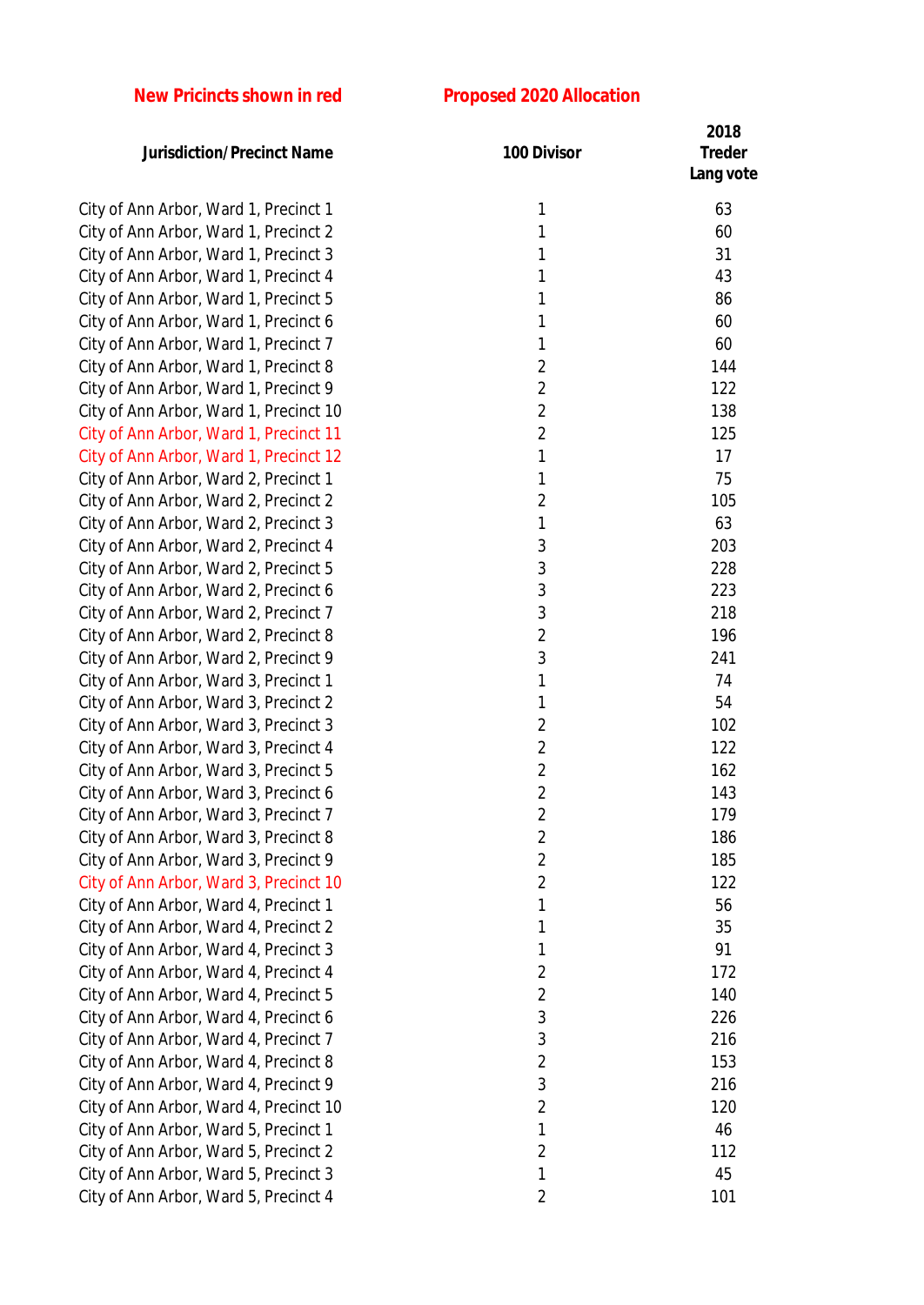| City of Ann Arbor, Ward 5, Precinct 5   | $\overline{2}$ | 143 |
|-----------------------------------------|----------------|-----|
| City of Ann Arbor, Ward 5, Precinct 6   | $\overline{2}$ | 121 |
| City of Ann Arbor, Ward 5, Precinct 7   | 1              | 79  |
| City of Ann Arbor, Ward 5, Precinct 8   | $\overline{2}$ | 131 |
| City of Ann Arbor, Ward 5, Precinct 9   | $\overline{2}$ | 159 |
| City of Ann Arbor, Ward 5, Precinct 10  | 3              | 274 |
| City of Ann Arbor, Ward 5, Precinct 11  | 1              | 68  |
| City of Ann Arbor, Ward 5, Precinct 12  | $\overline{2}$ | 111 |
| City of Chelsea, Precinct 1             | $\overline{7}$ | 611 |
| City of Chelsea, Precinct 2             | 5              | 442 |
| City of Dexter, Precinct 1              | 3              | 254 |
| City of Dexter, Precinct 2              | 4              | 304 |
| <b>City of Dexter, Precinct 3</b>       | $\overline{2}$ | 191 |
| City of Milan, Precinct 1W              | 8              | 741 |
| City of Saline, Precinct 1              | 6              | 585 |
| City of Saline, Precinct 2              | 5              | 496 |
| City of Saline, Precinct 3              | 8              | 704 |
| City of Ypsilanti, Ward 1, Precinct 1   | 1              | 28  |
| City of Ypsilanti, Ward 1, Precinct 2   | 1              | 84  |
| City of Ypsilanti, Ward 1, Precinct 3   | 1              | 92  |
| City of Ypsilanti, Ward 2, Precinct 1   | $\overline{2}$ | 128 |
| City of Ypsilanti, Ward 2, Precinct 2   | $\overline{2}$ | 126 |
| City of Ypsilanti, Ward 2, Precinct 3   | 1              | 85  |
| City of Ypsilanti, Ward 2, Precinct 4   | 1              | 43  |
| City of Ypsilanti, Ward 3, Precinct 1   | 1              | 45  |
| City of Ypsilanti, Ward 3, Precinct 2   | $\overline{c}$ | 117 |
| City of Ypsilanti, Ward 3, Precinct 3   | $\sqrt{2}$     | 106 |
| Ann Arbor Township, Precinct 1          | 5              | 457 |
| Ann Arbor Township, Precinct 2          | 3              | 241 |
| Augusta Township, Precinct 1            | 6              | 519 |
| Augusta Township, Precinct 2            | 4              | 359 |
| Augusta Township, Precinct 3            | 6              | 599 |
| Bridgewater Township, Precinct 1        | 5              | 492 |
| Dexter Township, Precinct 1             | 7              | 641 |
| Dexter Township, Precinct 2             | 7              | 608 |
| Dexter Township, Precinct 3             | 4              | 329 |
| Freedom Township, Precinct 1            | 5              | 434 |
| Lima Township, Precinct 1               | 6              | 548 |
| Lima Township, Precinct 2               | 5              | 413 |
| Lodi Township, Precinct 1               | 7              | 645 |
| Lodi Township, Precinct 2               | 8              | 716 |
| Lodi Township, Precinct 3               | 3              | 249 |
| Lyndon Township, Precinct 1             | 7              | 667 |
| Manchester Township, Precinct 1         | 5              | 421 |
| Manchester Township, Precinct 2         | 8              | 723 |
| Northfield Township, Precinct 1         | 8              | 730 |
| Northfield Township, Precinct 2         | 8              | 759 |
| Northfield Township, Precinct 3         | 5              | 467 |
| Pittsfield Charter Township, Precinct 1 | 3              | 274 |
| Pittsfield Charter Township, Precinct 2 | 3              | 204 |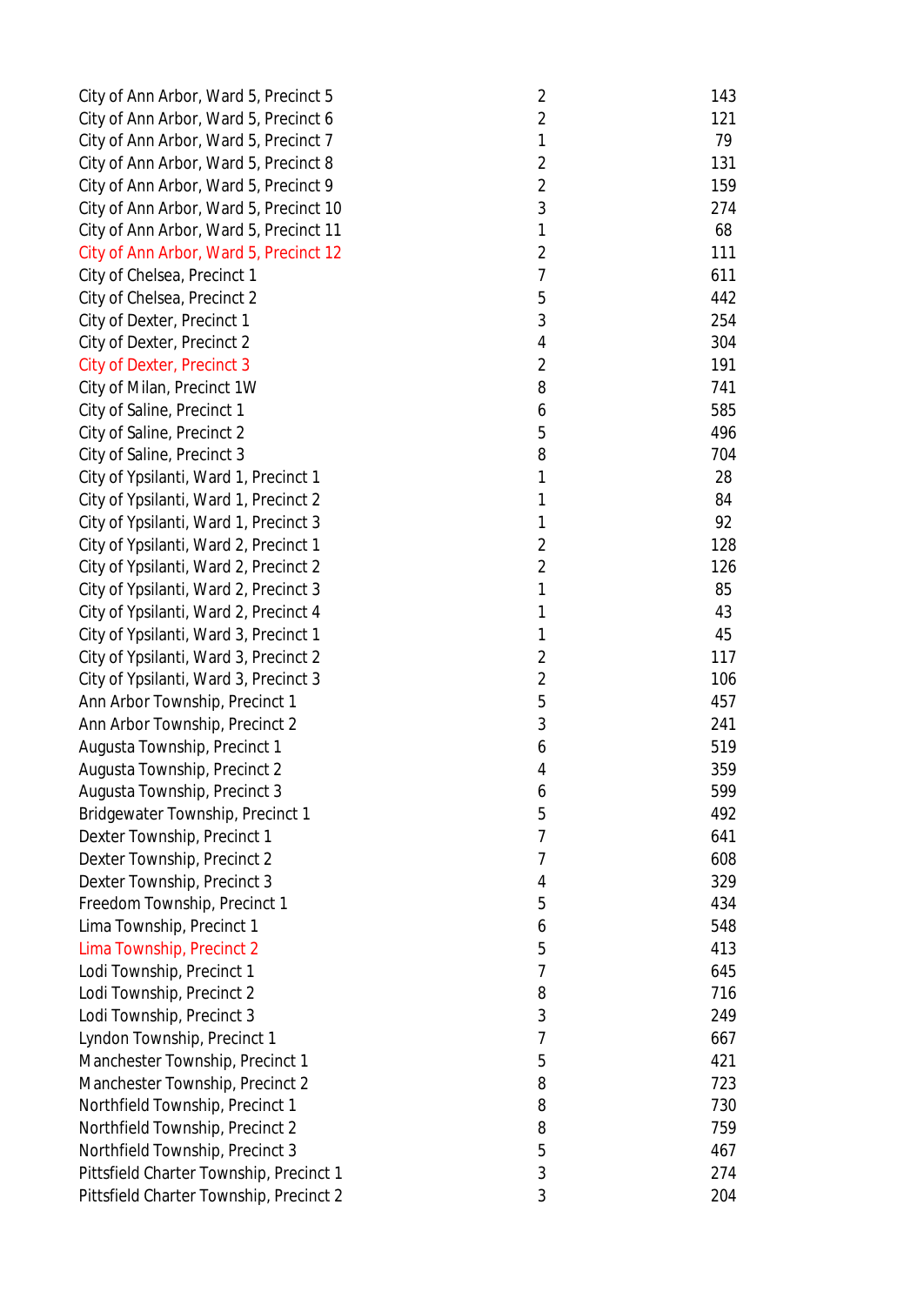| Pittsfield Charter Township, Precinct 3  | $\sqrt{3}$     | 242 |
|------------------------------------------|----------------|-----|
| Pittsfield Charter Township, Precinct 4  | $\overline{2}$ | 165 |
| Pittsfield Charter Township, Precinct 5  | $\overline{2}$ | 177 |
| Pittsfield Charter Township, Precinct 6  | 6              | 518 |
| Pittsfield Charter Township, Precinct 7  | 4              | 304 |
| Pittsfield Charter Township, Precinct 8  | 3              | 293 |
| Pittsfield Charter Township, Precinct 9  | 4              | 400 |
| Pittsfield Charter Township, Precinct 10 | 3              | 244 |
| Pittsfield Charter Township, Precinct 11 | $\overline{7}$ | 607 |
| Pittsfield Charter Township, Precinct 12 | 6              | 587 |
| Pittsfield Charter Township, Precinct 13 | 1              | 95  |
| Salem Township, Precinct 1               | 8              | 750 |
| Salem Township, Precinct 2               | 8              | 720 |
| Salem Township, Precinct 3               | 6              | 539 |
| Saline Township, Precinct 1              | 6              | 576 |
| Scio Township, Precinct 1                | 3              | 207 |
| Scio Township, Precinct 2                | 5              | 455 |
| Scio Township, Precinct 3                | 3              | 298 |
| Scio Township, Precinct 4                | $\overline{4}$ | 320 |
| Scio Township, Precinct 5                | $\overline{2}$ | 164 |
| Scio Township, Precinct 6                | 3              | 216 |
| Scio Township, Precinct 7                | 4              | 379 |
| Scio Township, Precinct 8                | $\overline{4}$ | 373 |
| Sharon Township, Precinct 1              | 6              | 544 |
| Superior Township, Precinct 1            | 5              | 402 |
| Superior Township, Precinct 2            | 4              | 340 |
| Superior Township, Precinct 3            | 1              | 68  |
| Superior Township, Precinct 4            | 3              | 285 |
| Superior Township, Precinct 5            | 8              | 742 |
| Sylvan Township, Precinct 1              | 9              | 856 |
| Webster Township, Precinct 1             | 6              | 527 |
| Webster Township, Precinct 2             | 6              | 598 |
| Webster Township, Precinct 3             | 6              | 545 |
| York Township, Precinct 1                | 8              | 740 |
| York Township, Precinct 2                | 8              | 773 |
| York Township, Precinct 3                | 6              | 562 |
| Ypsilanti Township, Precinct 1           | $\overline{2}$ | 152 |
| Ypsilanti Township, Precinct 2           | 3              | 243 |
| Ypsilanti Township, Precinct 3           | $\overline{2}$ | 110 |
| Ypsilanti Township, Precinct 4           | $\mathfrak{Z}$ | 279 |
| Ypsilanti Township, Precinct 5           | $\overline{2}$ | 167 |
| Ypsilanti Township, Precinct 6           | $\overline{2}$ | 177 |
| Ypsilanti Township, Precinct 7           | $\overline{2}$ | 179 |
|                                          | 3              | 260 |
| Ypsilanti Township, Precinct 8           |                |     |
| Ypsilanti Township, Precinct 9           | 4              | 379 |
| Ypsilanti Township, Precinct 10          | $\overline{2}$ | 130 |
| Ypsilanti Township, Precinct 11          | $\overline{2}$ | 176 |
| Ypsilanti Township, Precinct 12          | $\overline{2}$ | 171 |
| Ypsilanti Township, Precinct 13          | 3              | 299 |
| Ypsilanti Township, Precinct 14          | 4              | 341 |